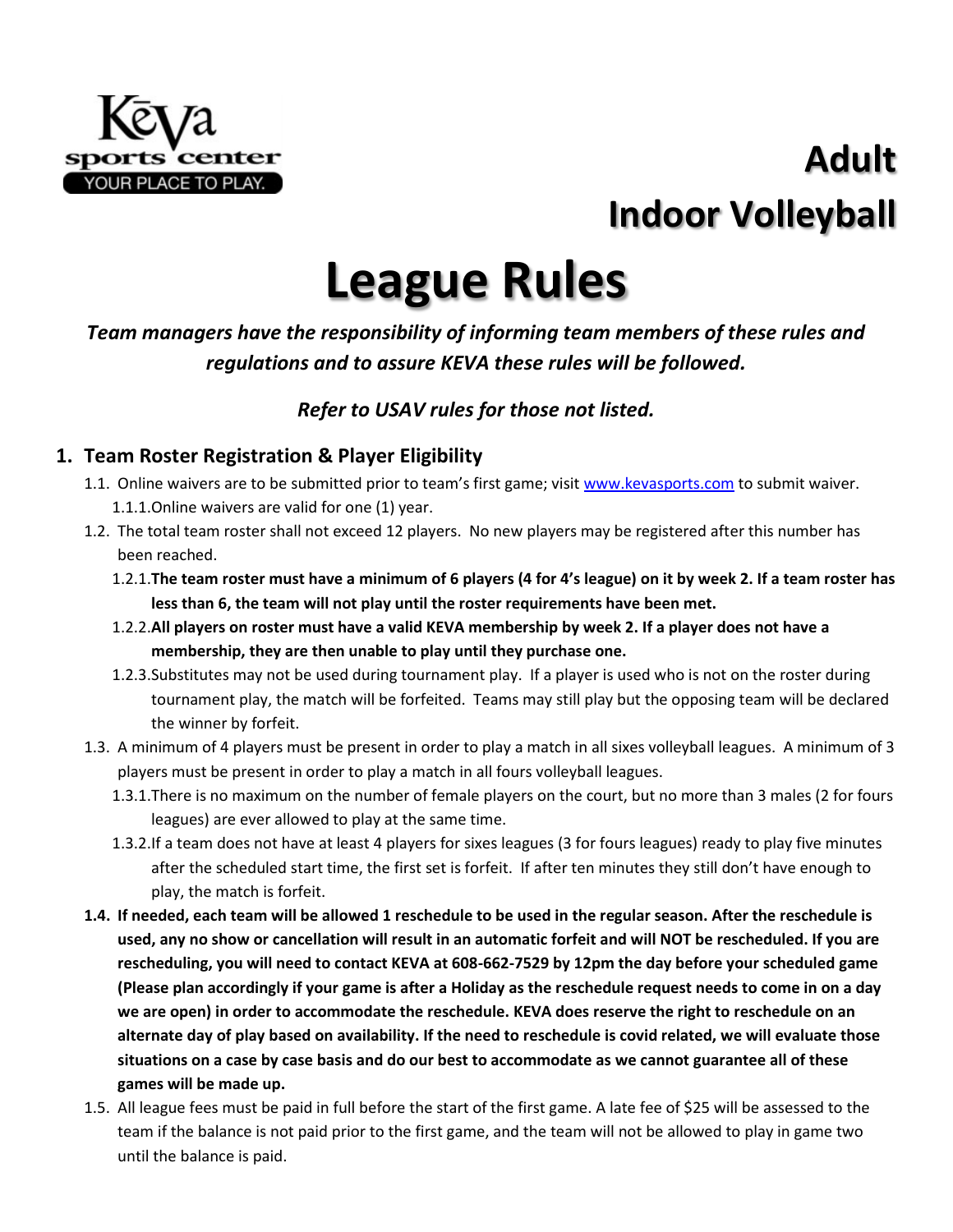## **2. Player Conduct**

- 2.1. Managers will be held responsible for the actions of their players. In case of a dispute, the manager or captain shall be the person to talk to the official.
- 2.2. Any unsportsmanlike tactics, profanity or derogatory remarks by a player or manager may result in eviction from the game and facility. Flagrant or continuous violations will result in suspension or elimination from play for the remainder of the session. The official shall have the power to declare side-out or point, for any unsportsmanlike conduct during the match.
- 2.3. The official is the sanctioned representative of KEVA Sports Center and is not expected to tolerate abuse.
- 2.4. Teams not abiding by these rules or other policies and regulations established by KEVA Sports Center will be dropped from the league. No refunds will be made.

# **3. Player Rules and Procedures**

- 3.1. Players must remove all jewelry or tape over it if it cannot be removed- will be enforced.
- 3.2. All players must wear a shirt or jersey during league play.
- 3.3. All teams have the option of either substituting or rotating players into and out of each set. Managers are to inform the official of their method before each set begins and must use it through the whole set. Teams may switch methods in between sets.
	- 3.3.1.If a team decides to rotate players into the set, they may rotate into or out of no more than two positions at a time. The rotation of players into a set must be established at the time of the second side out for that particular team.
- 3.4. After a set has started, a team playing with less than four players may have a legal player enter the game at the first dead ball opportunity.
- 3.5. Teams must rotate every time they win a side out, this includes the side out after the first serve has been completed.
- 3.6. **Libero**: Teams will be allowed to use a libero. Teams must notify the official which member of their team will play libero for that set. A different player may play the libero position for each set. All other USAV rules apply: 3.6.1.The Libero may **not** attack above the plane of the net
	- 3.6.2.The Libero may **not** overhead set from in front of the 10 foot line.
- 3.7. An injured/ill player who is legally replaced through proper substituting procedures may re-enter the set. If a team is rotating players into the set, an injured/ill player may be substituted for an additional player, providing all player requirements continue to be met for that league. If an injured/ill player cannot continue playing, and the team will no longer be able to meet the minimum player requirement, then the set and/or match is forfeit.
	- 3.7.1.If a player becomes injured/ill and unable to continue participating in that set, but the team still has the required number of players to continue playing, there will be a "ghost player" in their position. When service gets to the "ghost player" it will be an automatic side out and point for the opposing team. The next set the team is allowed to start as if the injured/ill player was not there.

# **4. Match Rules and Procedures**

- 4.1. If at all possible, teams will be allowed a five minute warm up period before each match. However, the official has the authority to shorten this period.
- 4.2. A coin toss or rock, paper, scissors, with the official and managers will determine serve and/or side of play. Teams will change serves and playing sides for subsequent games.
- 4.3. Teams are allowed one 30 second timeouts per set.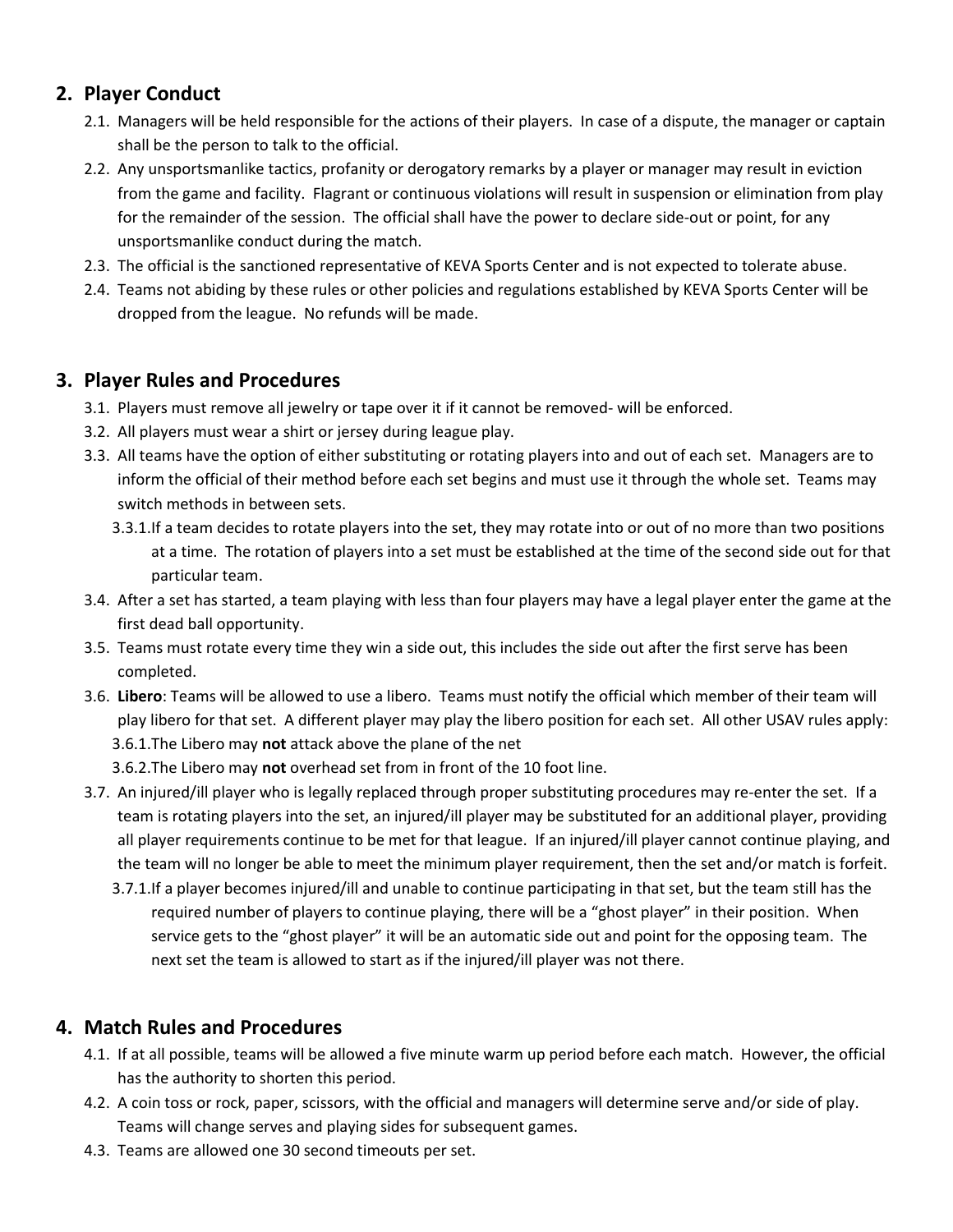- 4.4. Any ball touching an outside object such as dividing nets is automatically OUT with the exception of rule 4.5.
- 4.5. A ball that touches the ceiling/or basketball hoop is considered legal as long as it is within the 3 touches per side and does not enter or land on the opponents court. If the last contact from team A was the ceiling and landed into team B's court the ball is dead.

#### **5. Ball Handling, Serving Procedure, and Gender Rules**

- 5.1. During a return of service, it is illegal to return a ball that is completely above the top of the net. This would eliminate the block or attack of a serve.
- 5.2. Serving order is not restricted by gender, nor is positioning on the court at service.
- 5.3. The ball may touch once on any part of the body as long as it is not a prolonged contact.
- 5.4. Double contacts are allowed on a team's first contact.
- 5.5. At all times, players may serve using any style.
- 5.6. It is fair play if a ball, after being legally served, contacts the net.
- 5.7. There is no requirement for a specific gendered player to contact the ball, regardless of the number of hits by a team. Up to three hits by female players or by male players is legal.
- 5.8. If the ball touches any outside objects such as basketball hoops, netting or lighting it will result in an automatic out.

#### **5.9. Coed Reverse 4's Specific Rules (High Intermediate league)**

- 5.9.1.Both female players are considered front row players. Both male players are considered back row players. 5.9.2.Tipping is only allowed if the players shoulders and squared up with the net.
	- 5.9.2.1. One handed, open handed tipping is NOT allowed it must be a strike or closed-hand.

5.9.2.2. A two handed push/set over the net is allowed as long as you push the ball in the direction that you/your shoulders are facing. A set that is intended for the an attacker but goes over the net is a violation.

- 5.9.3.No male may participate in a block. This includes jumping and having their hands up in the air close to the net.
- 5.9.4.Male players may attack the ball from above the height of the net as long as they take off behind the 10' line.
	- 5.9.4.1. Male players on or in front of the 10' line may attack the ball from below the height of the net as long as the ball has an upward trajectory immediately after contact.
- 5.9.5.If playing with more than two (2) females, the extra females must be distinguished as a "male" participant and is subject to the male rules.
- 5.9.6.Minimum of 3 players in order to play and a maximum of 2 males on the court at a time.
- 5.9.7.Rotation is not necessary with the exception of service order.
- 5.9.8.The height of the net for reverse coed play shall be women's height [2.24m (7'4 1/8")].

#### **5.10. Women's Open League Specific Rules**

- 5.10.1. This league is for female players only.
- 5.10.2. The height of the net for women's open play shall be women's height [2.24m (7'4 1/8")].
- 5.10.3. All other rules are consistent with KEVA Volleyball House Rules.